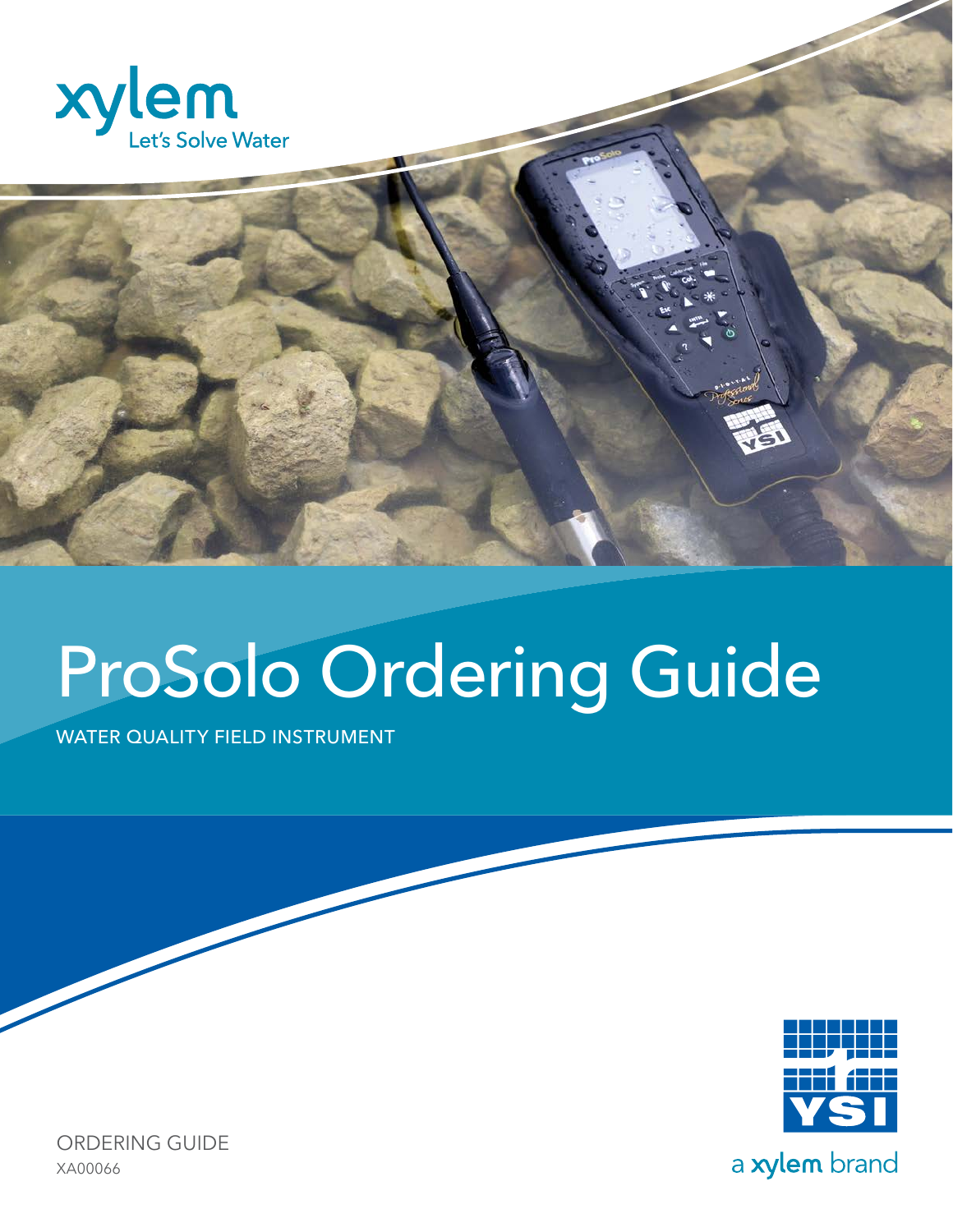## **Step 1: Select Handheld**

All handhelds include a rechargeable lithium-ion battery, hand strap, USB cable, universal AC charger, data export cable, Quick Start Guide, and USB memory stick containing KorDSS software and digital copy of the User Manual.

**626650**: ProSolo Handheld



#### Key Features:

- Color display
- 100,000+ data set memory
- Data export to USB
- flash drive • Rechargeable battery
- Kor Software
- 

ProSolo Handheld

## **Step 2: Select Cable Assembly**

#### Integrated Probe and Cable Assemblies

Simplify instrument setup with integrated probe and cable assemblies. Available in a variety of parameter-specific options.

**627150**: ODO/CT cable with integral optical dissolved oxygen (with pre-installed sensor cap), conductivity, and temperature sensors;

**1**, **4**, **10**, **20**, **30**, **50**, or **100** meter length

**627200**: ODO/T cable with integral optical dissolved oxygen (with pre-installed sensor cap) and temperature sensors;

**1**, **4**, **10**, **20**, **30**, **50**, or **100** meter length

**626400**: ProOBOD self-stirring optical BOD probe/cable assembly, lab probe; 115 V; **3** meter length

**626401**: ProOBOD self-stirring optical BOD probe/cable assembly, lab probe; 230 V; **3** meter length



## **Step 3: Select Standards**

| $\Box$ 065270: Conductivity standard, 1000 umhos/cm (quart)         |
|---------------------------------------------------------------------|
| $\Box$ 065272: Conductivity standard, 10000 umhos/cm (quart)        |
| $\Box$ 065274: Conductivity standard, 100000 umhos/cm (quart)       |
| $\Box$ 060907: Conductivity calibrator, 1000 umhos/cm (8 ea, pint)  |
| $\Box$ 060906: Conductivity calibrator, 1413 umhos/cm (8 ea, pint)  |
| $\Box$ 060911: Conductivity calibrator, 10000 umhos/cm (8 ea, pint) |
|                                                                     |

**060660**: Conductivity calibrator, 50000 umhos/cm (8 ea, pint)





065270 065272 065274

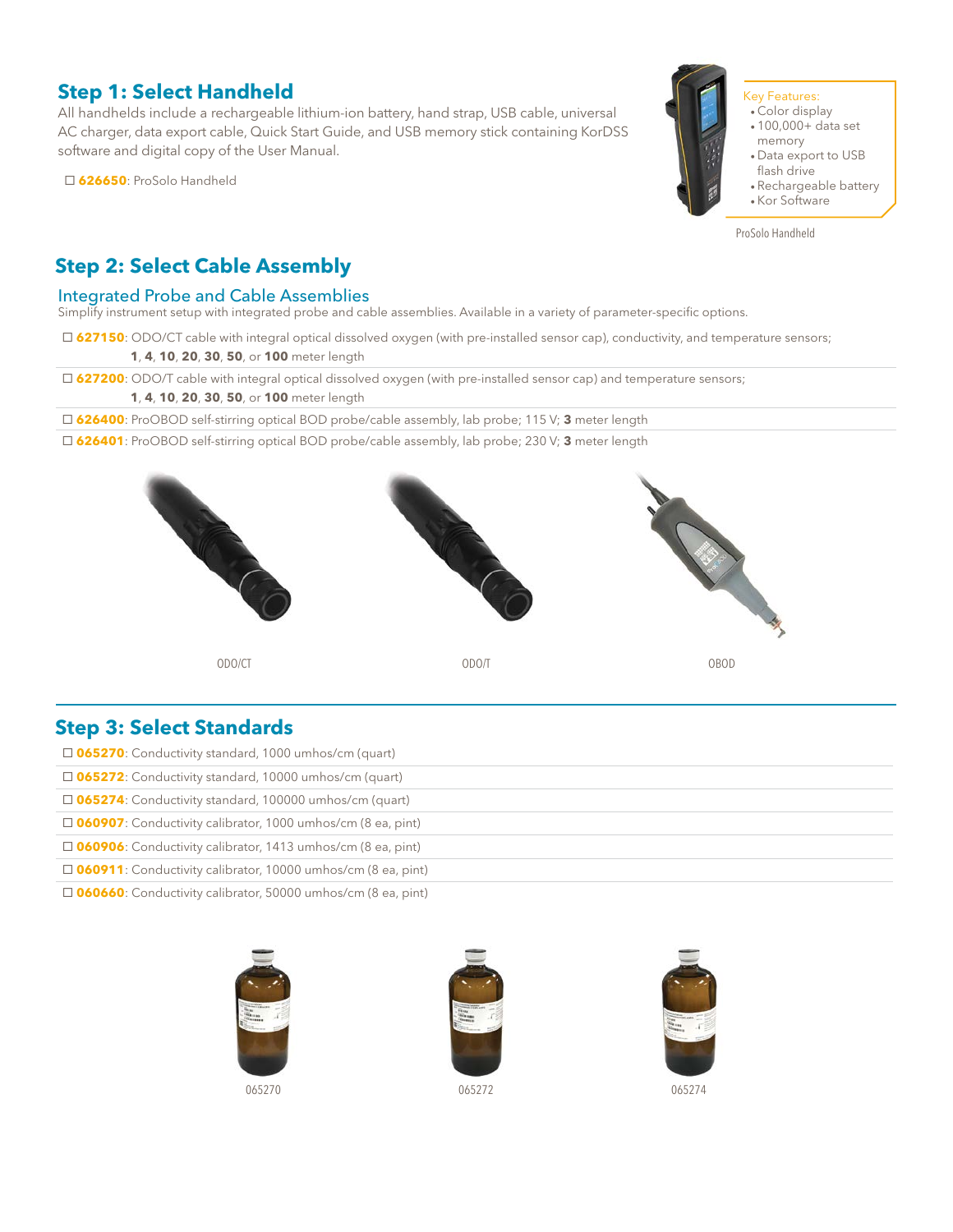## **Step 4: Select Accessories**

**626946**: Large, hard-sided carrying case (Fits 10, 20, and 30 meter cables)

**603075**: Large, soft-sided carrying case

**626945**: Small, hard-sided carrying case (Fits 1 and 4 meter cables plus a flow cell)

**603076**: Flow cell for ODO/CT cables (requires single port adapter; 603078)

**603078**: Adapter required for ODO/CT flow cell (603076)

**603056**: Flow cell mounting spike

**063507**: Tripod

**063517**: Ultra clamp

**603070**: Shoulder strap

**603069**: Belt clip

**626918**: 1 lb weight - stackable on guard

**605978**: 4.9 oz weight - stackable on guard

**626942**: USB car charger

**626943**: Small external USB portable battery pack

**626944**: Large external USB portable battery pack



Smart, Hard-Sided Carrying Case Stackable Guard Weights Tripod





### **Replacement Parts**

**626846**: Rechargeable Lithium-ion battery pack

**626969**: USB flash drive with user manuals and KorDSS

**626991**: USB cable for charging and PC connection

**626992**: Cable for connection to USB stick

**627195**: Calibration cup for ODO/CT cables

**603062**: Cable management kit

**626940**: AC charger (USA). Includes power supply and USB cable (626991)

**626941**: AC charger (International). Includes power supply, USB cable and outlet adapters

**627180**: ODO Sensor cap for ODO/CT and ODO/T assemblies

**626482**: ODO Sensor cap for ProOBOD assemblies (626400 or 626401)